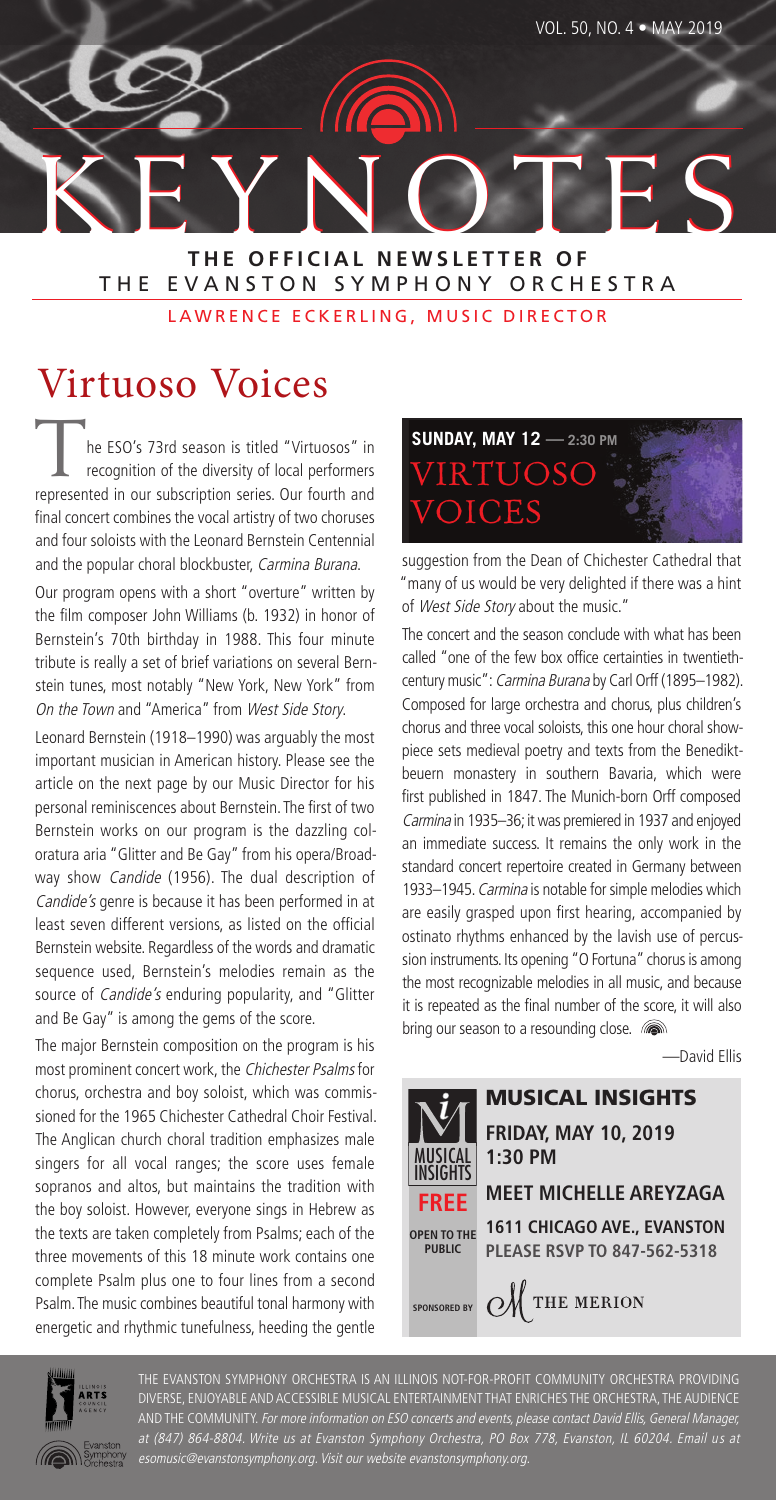## BEHIND THE SCENES



The first half of our final concert of this season is the Evanston Symphony's contribution to the Bernstein Centennial celebration. For the last year or so, orchestras all around the world have celebrated Leonard Bernstein's

music. Our program opens with John Williams' To Lenny! To Lenny!, itself a tribute to Bernstein's music. And what follows are two of Bernstein's own masterpieces, "Glitter and Be Gay" from Candide, and Chichester Psalms.

Despite my loving all of the celebrations about his music, I have still felt a lack of satisfaction about the Centennial. The reason is that while these tributes rightly focus on "Lenny the composer," this was only one part of everything that he was. My first experiences with Bernstein (as was true with many) was both as conductor and teacher through his Young People's Concerts. When I was in eighth grade, my father took me to a movie…West Side Story, and I was mesmerized. And later, as a high school student, I became all-consumed with his Mass. Then in college I became obsessed with virtually every recording he made (which was a lot, because he basically recorded everything!). Right after college I took a trip to New York, attending concerts and theater at night. But during the day, I landed at the

Museum of Broadcasting (this was before anyone had home videos), and spent all day watching the Young People's Concerts. I did this for probably four years on my annual trek to New York.

In 1983 one of my first dreams was fulfilled with the opportunity to study with him at Tanglewood. Those sessions were not large in number, but their impact on my life and my musicianship was immeasurable, and profound. Those sessions and interactions shaped everything I am today.

So a mere celebration of "Bernstein the Composer" rings hollow to me. I adore so much of his music. Does his greatest music measure up to the greatest music of Beethoven or Mozart? Probably not (of which Bernstein himself agreed!). But if in celebrating Bernstein you not only celebrate his music, but also Bernstein the conductor, the teacher, the writer, and the music ambassador, then you are celebrating ALL of him. And through that lens, he is one of the greatest of the greats in my lifetime. And it is through that same lens that we are privileged to honor him at our final concert of the season.

> —Lawrence Eckerling Music Director, Evanston Symphony Orchestra

# **YOUNG PERSONS' CONCERT MAY 19, 2019 • 2:30–3:30 PM EVANSTON TOWNSHIP HIGH SCHOOL AUDITORIUM**

#### **ADMISSION IS FREE AND ALL ARE WELCOME** DONATIONS REQUESTED

Music by Rossini, Rodríguez, Vivaldi, Williams followed by Farandole by Bizet plus Music from *Pirates of the Caribbean* performed by Evanston District 65 orchestra students playing side-by-side with Evanston Symphony musicians.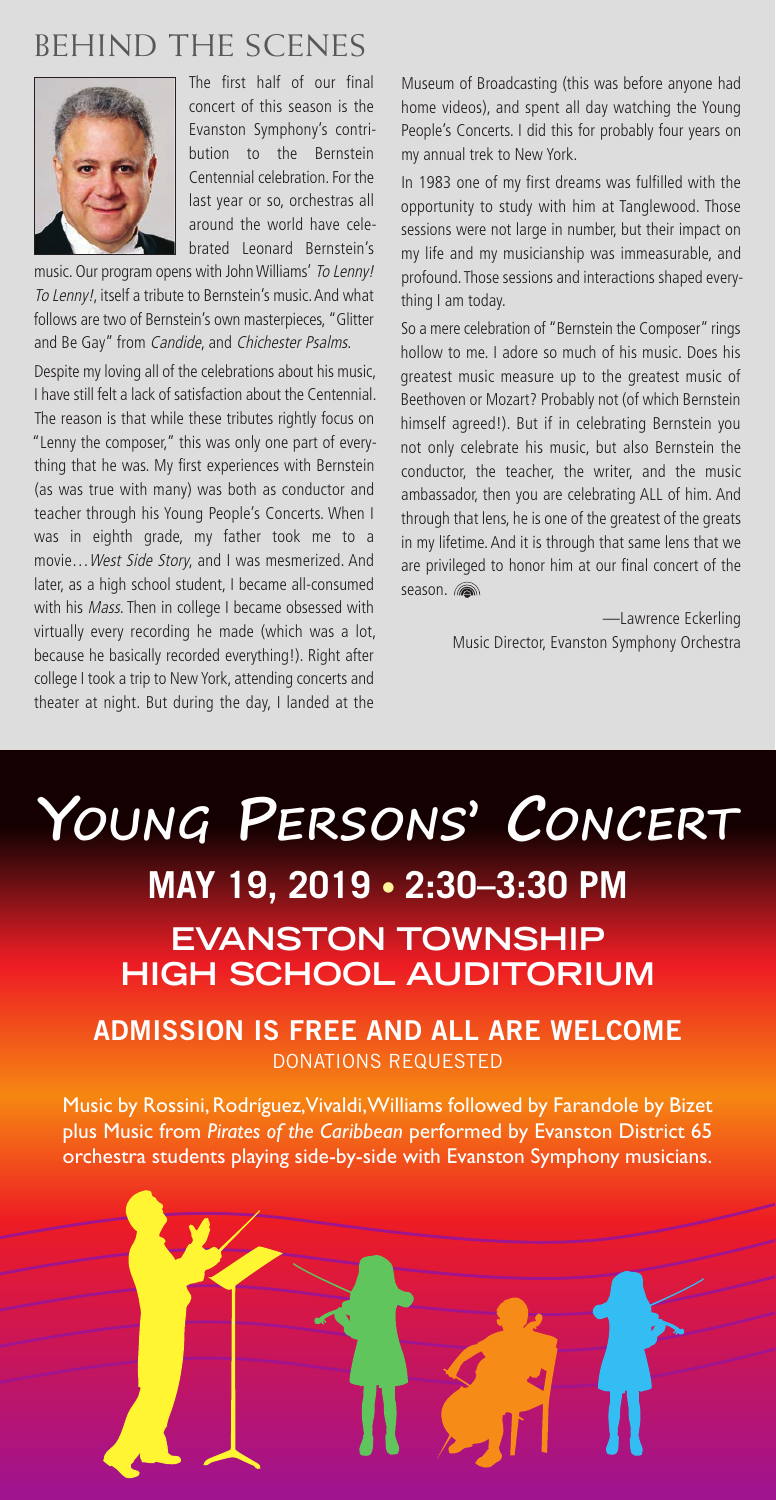#### **Meet our May Soloist, Michelle Areyzaga**



Michelle Areyzaga didn't set out to be a professional singer. In fact, she never had a formal voice lesson until she was 23.

Michelle was born and raised in Chicago. When she was growing up, Michelle, her parents and her brother would sing

their favorite hymns in four-part harmony for church services or just for themselves. Not surprising, as her father, who was from Mexico, and her mother, from Bolivia, met as choir members at the Moody Bible Institute.

Michelle started playing piano when she was three and in high school was a choir accompanist. She then earned a scholarship to major in accounting at Southern Illinois University, where she joined the choir and minored in music. When a professor told her that she should consider changing her major to voice, Michelle realized that accounting might not be the right career for her after all. She also realized that she didn't like being so far from home, so she left SIU and came back to Chicago.

Michelle started investigating the various voice programs in the Chicago area and was offered scholarships at Northwestern and Northern Illinois. However, a friend strongly suggested she study with renowned Chicago soprano Maria Lagios, then teaching at the Music Conservatory at Roosevelt University's Chicago College of Performing Arts—which is how Michelle, at the ripe old age of 23, came to have her first formal voice lesson. (Ms. Lagios, now Professor Emerita at Roosevelt, is still Michelle's vocal coach.)

After receiving her B.A. in vocal music with honors from Roosevelt, Michelle made her opera debut with the Chicago Opera Theatre as The Girl in Viktor Ullmann's The Kaiser of Atlantis. Her performance was hailed by one critic as "stunning." Since then she has sung with opera companies and orchestras all over the U.S. and abroad to ovations that have been, of course, standing. Recently, under the baton of Maestro John Nelson, Michelle sang the first performance in Costa Rica of the Bach B minor Mass.

Michelle brings to the stage not only her gorgeous voice, but also her ability to interpret a composer's lyrics. She first appeared with the ESO in 2008, delighting audience and orchestra alike with her interpretations of Canteloube's Songs of the Auvergne. Even though she was singing in Langue d'Oc, a romance language spoken in the Occitan regions of France, Italy and Spain, there was absolutely no mistaking which work was which, especially Canteloube's tongue-in-cheek song about a lazy girl who did not want to get up! Michelle has also performed selections from "Bernstein on Broadway" to audiences nationwide. One reviewer said of her performance, "Areyzaga's rendition of "Glitter and Be Gay" was easily the highlight of the set. Her sense of comic irony brought laughter as she pulled baubles from her bosom, and her spectacular coloratura singing shone brightly in this devilishly difficult number."

Her acting talents are not limited to the comic, however. Michelle appeared with the ESO in January of 2011 in the premiere of Gwyneth Walker's The Promised Land. Walker wrote this work specifically for Michelle, whose performance brought many in the audience to tears, such is the power of her voice. She had previously premiered another Walker work, La Tenura, in Vermont and also released a recording of Walker's The Sun is Love. It is a tribute to Michelle's voice and dramatic talents that Dr.Walker is drawn to composing works specifically for this versatile soprano.

For the past several years, Michelle has been the soprano soloist for the International Music Foundation's perennial favorite, the "Do-It-Yourself" presentation of Handel's Messiah; a number of ESO musicians are also members of the DIYM orchestra.

Since her last appearance with the ESO in 2015, when she performed Strauss' Four Last Songs, Michelle has returned to Roosevelt University, this time as a faculty member, and very much enjoys teaching. In addition, she has been in high demand to perform Leonard Bernstein's works during the many celebrations of his centennial, including performances with Bernstein's daughter, Jamie. Michelle will also be appearing in Bernstein's "Trouble in Tahiti" at Ravinia on August 22, with Marin Alsop conducting.

Michelle has three recording projects in the works for 2019: Dona Nobis Pacem with the Richmond Symphony; the London version of the Brahms Requiem with the excellent Chicago choral group, Bella Voce, which will be conducted by Andrew Lewis, father of William Lewis, the boy solo in the ESO's performance of Bernstein's Chichester Psalms in this concert; and an album for female voices in Spanish and English by American composers, including a work by Gwyneth Walker based on poems of Emily Dickinson.

In August of 2015, Michelle married Roy Da Silva, a well-known car authority whom she describes as her "Brazilian hunk." The ceremony was performed by Alan Heatherington, current Music Director of the Chicago Master Singers, former Music Director of the Lake Forest Symphony and Ars Viva Symphony Orchestra, and now an Anglican priest. Michelle and Roy live in Arlington Heights with Michelle's son, Will, who is 15 and a student at Wheeling High School. Will doesn't sing, but plays the electric guitar and is into heavy metal music. Michelle hopes this music choice is just a phase, but reminds herself that there is a correlation between heavy metal music and opera in that both are driven by the power of the emotions—an interesting thought that more parents of teen-agers may want to tuck away for future reference.

The ESO is delighted to welcome one of our favorite artists back to our stage!

—Kelly Brest van Kempen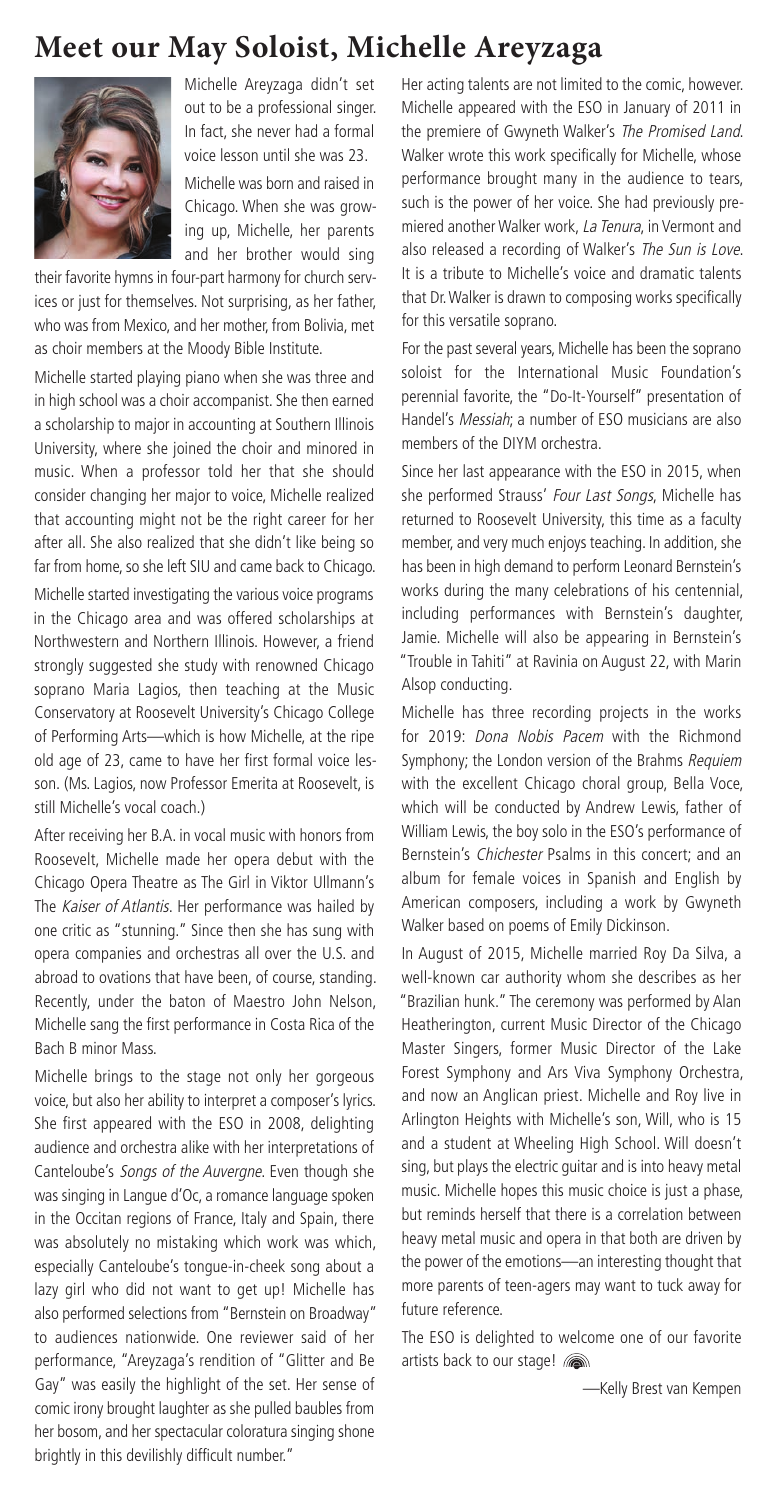

### **EVANSTON SYMPHONY ORCHESTRA**

**Lawrence Eckerling, Music Director**

# 2019–2020 CONCERT SERIES

eat *C*omposers

## **NOVEMBER 10, 2019** SIBELIUS 1

**SIBELIUS** *Finlandia*

**NIELSEN Flute Concerto** Mindy Kaufman, flute

ViValdi **Piccolo Concerto in C Major** Mindy Kaufman, piccolo

**SIBELIUS Symphony No. 1**

**FEBRUARY 2, 2020 GERSHWIN** CONCERTO IN F

NewMaN *Blow It Up, Start Again*

**WALKER** *Lyric for Strings*

**GERSHWIN Concerto in F** Jeffrey biegel, piano

Grofé *Grand Canyon Suite*



### **MARCH 15, 2020** TCHAIKOVSKY 4

**KHACHATURIAN Four Dances from** *Gayane* 

**PROKOFIEV Violin Concerto No. 2** Irina Muresanu, violin

TCHAIKOVSKY **Symphony No. 4**

Kussis Van Beethoven

**MAY 3, 2020** BEETHOVEN "EMPEROR"

**BEETHOVEN** *Consecration of the House* **Overture**

**BEETHOVEN Piano Concerto No. 5 "Emperor"** Inna Faliks, piano

**BEETHOVEN Symphony No. 6 "Pastoral"**